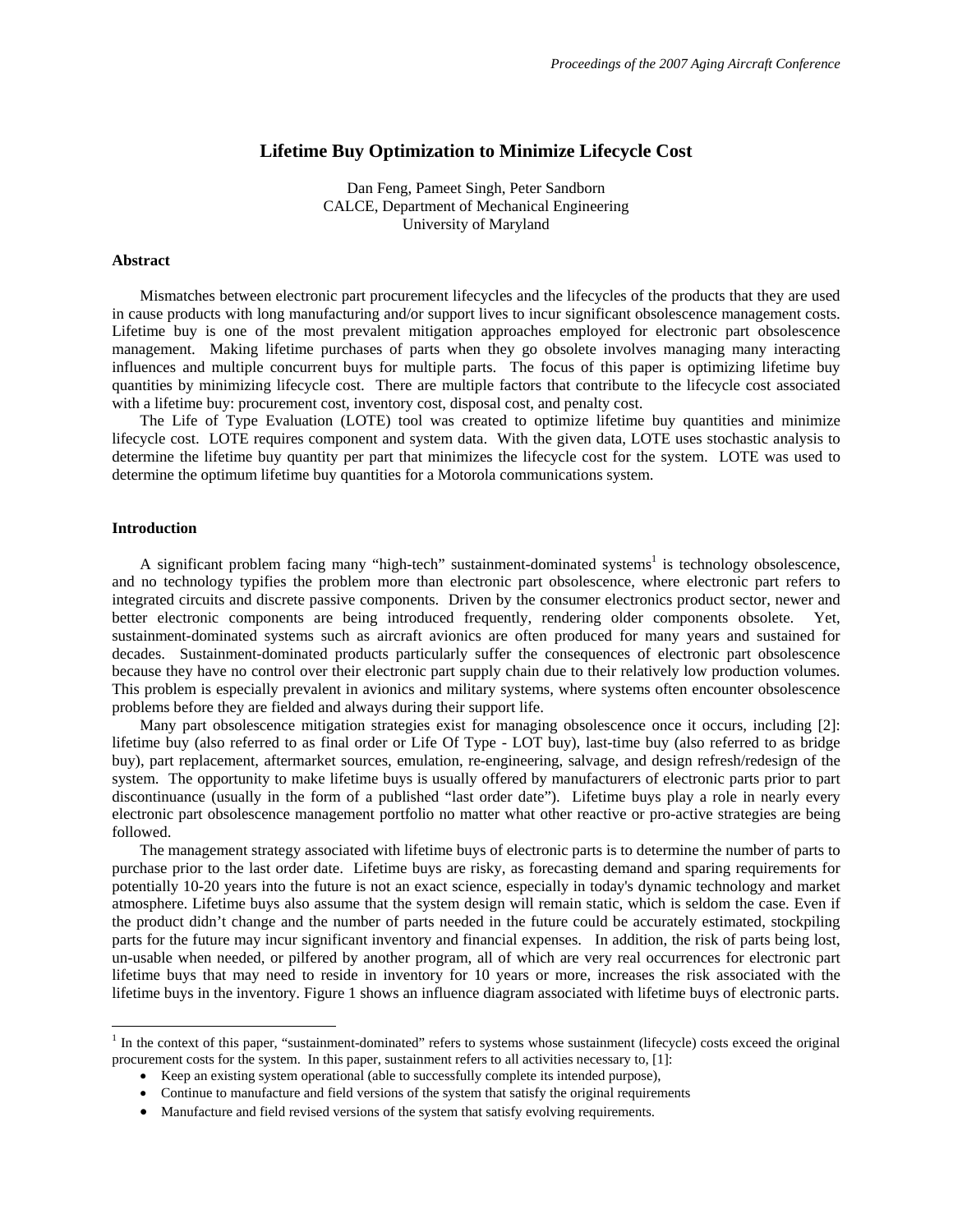

Figure 1 - Cost factors affecting electronic part lifetime buys.

The lifetime buy problem has two facets: 1) demand forecasting, and 2) lifetime buy quantity determination. Demand forecasting is the process of predicting how many parts are going to be needed in the future. The forecasted demand depends on sales forecasts and sustainment expectations for fielded systems. The second part of the problem is the determination of how many parts should be purchased (lifetime buy quantity). This paper focuses on the second part of the problem – the determination of optimum lifetime buy quantities based on uncertain demand forecasts and the other factors expressed in Figure 1.

Existing final order models [3,4], are intended for systems like complex manufacturing machinery that have long-term service contracts. To be able to provide long-term service, a manufacturer must be able to supply parts throughout the service period. However, the duration of the service period is typically much longer than the production period for the machine. The period after the machine has been taken out of production is called the endof-life service period (EOL). To avoid out-of-stock situations during the EOL, an initial stock of spare parts is produced at the beginning of the EOL. This initial stock is called the final order. Existing models, address both the seller's perspective [3], and the buyer's perspective [4]. The electronic part obsolescence problem addressed in this paper is applicable to the seller's perspective, where the seller stores the parts in the inventory for future use, whereas, the buyer deals only with line replaceable units (LRUs) and systems.

The lifetime buy problem for electronic systems differs somewhat from that for maintaining a piece of equipment. Organizations that make lifetime buys of electronic parts generally have little or no control over the supply chain for the parts and cannot manufacture the parts themselves. These organizations can purchase parts until the part manufacturer discontinues the part at which time they must place a final order or implement some other mitigation strategy. In many cases, a substantial portion of an electronic system's content is obsolete before manufacturing of the system concludes (for avionics and military systems, it is not uncommon for 70-80% of the electronic part content of systems to be obsolete prior to the first system being fielded), and sustainment may continue for 10-20 years or more after that. Final order quantities for electronic parts range from a few thousand to 50,000 or more of a single part in a system that may be composed of hundreds of parts (a substantial portion of which may have lifetime buys). Under-buying at a lifetime buy by a few parts can be accommodated via secondary market sources or the use of salvaged parts, $\lambda^2$  however, under-buying by a significant quantity cannot be easily rectified and may require a design refresh to replace the part. Design refreshes for avionics and military systems may be prohibitively expensive due to re-qualification/re-certification requirements. While many of the mitigation approaches in [2] are practical options for small production volume systems, the only viable alternatives for large volume problems are lifetime buys or bridge buys until planned design refreshes.

<sup>&</sup>lt;sup>2</sup> Use of the secondary brokers and/or salvaged parts is in general not a recommended practice. A strict reliability and quality oversight is required before using such options.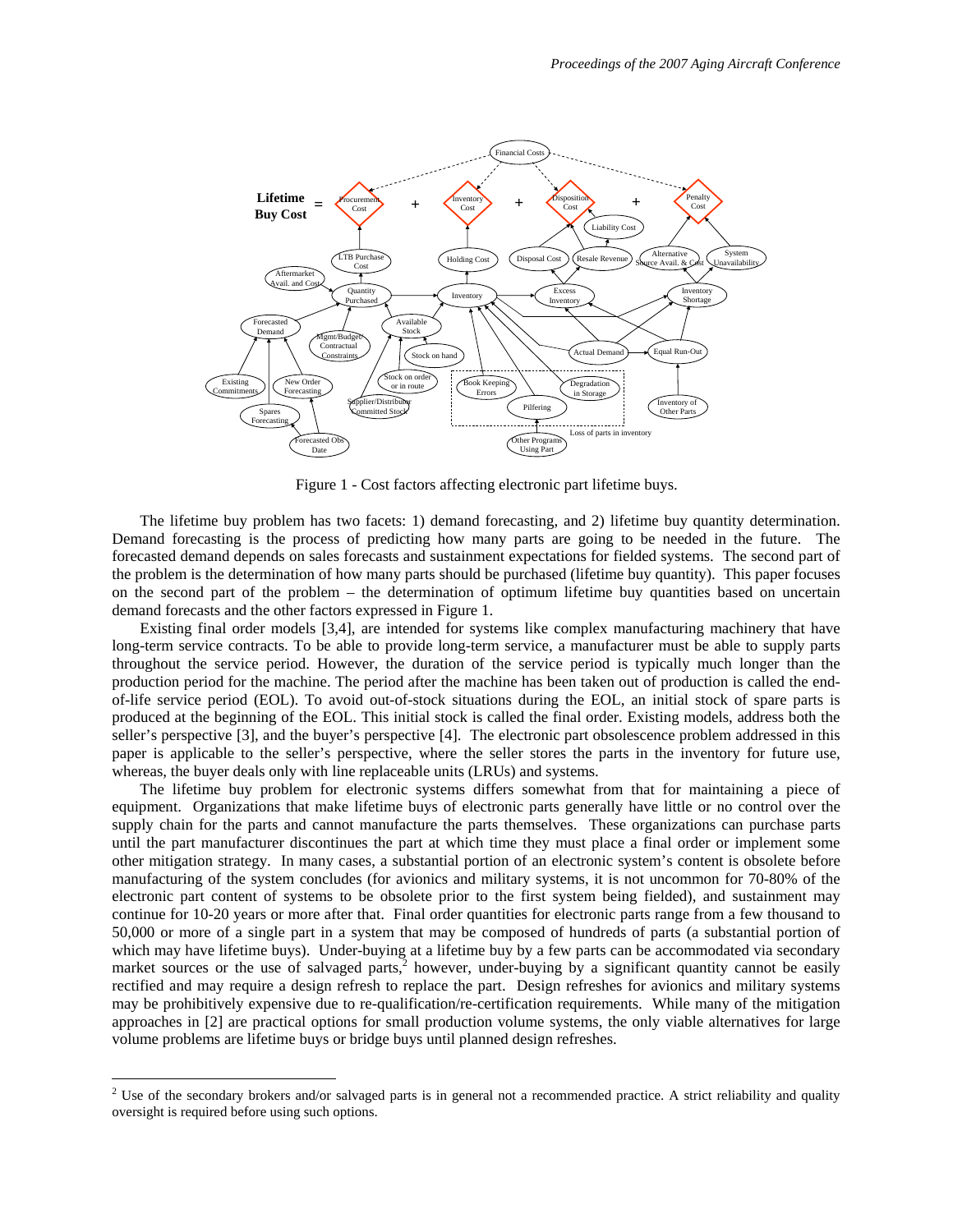This paper presents a model that extends the final order model for machine equipment [3] and applies it to the electronic part obsolescence problem (see the Appendix for the detailed calculations). The only other known quantitative treatment of lifetime buy optimization for electronic parts is by Rugina [5], which discusses various models for lifetime buy quantity determination without implementation. The model presented in this paper includes the major influences in Figure 1, but does not contain explicit details of everything shown in the figure.

#### **Life of Type Evaluation (LOTE) Tool Overview**

 The Life of Type Evaluation (LOTE) tool is an extension and transformation of the Teunter and Fortuin model (see Appendix) into a usable form for electronic part lifetime buy analysis. The LOTE tool is capable of calculating optimum lifetime buy quantities and bridge buy quantities that will provide the minimum lifecycle cost. As input, LOTE requires component and production information, including:part obsolescence dates, number of instances of a part in the system, part cost/unit, part holding cost/unit, part penalty type (available/unavailable) and penalty costs, part disposal cost/unit, system demand and supply, refresh dates, and discount rate.

 The LOTE software uses Monte Carlo analysis to represent the stochastic nature of the lifetime buy problem. The uncertainties lie with the forecasted demand/supply, part obsolescence date, and various cost factors. As previously mentioned, the demand forecasting aspect of this the lifetime buy problem is out of the scope of this paper. It is assumed that demand forecasts are supplied from another source. Likewise, parts obsolescence dates are not always certain. System unavailability penalty and system availability penalty are difficult to predict and at times hard to quantify. The uncertainties involved with part demand, obsolescence dates, and penalty costs justify the stochastic nature of the solution.

 The sequence of steps that LOTE follows to optimize the lifetime buy or bridge buy quantities and minimize lifecycle cost (sustainment cost) are shown in Figure 2. For lifetime buys, all parts with obsolescence dates within the sustainment period are arranged in order of increasing obsolescence dates (earliest to latest). LOTE starts with the first part to become obsolete and assumes there is no future view of the system past the current time. It assumes either all parts in the future do not go obsolete or lifetime buys for all future parts are perfect and result in a constant increase in overall cost to the system. Using this assumption and the Monte Carlo sampling of input data distributions, LOTE determines the lifetime buy quantity that gives the minimum lifecycle cost for the first part.



Figure 2 - Life of Type Evaluation Tool sequence of events with refresh insertion.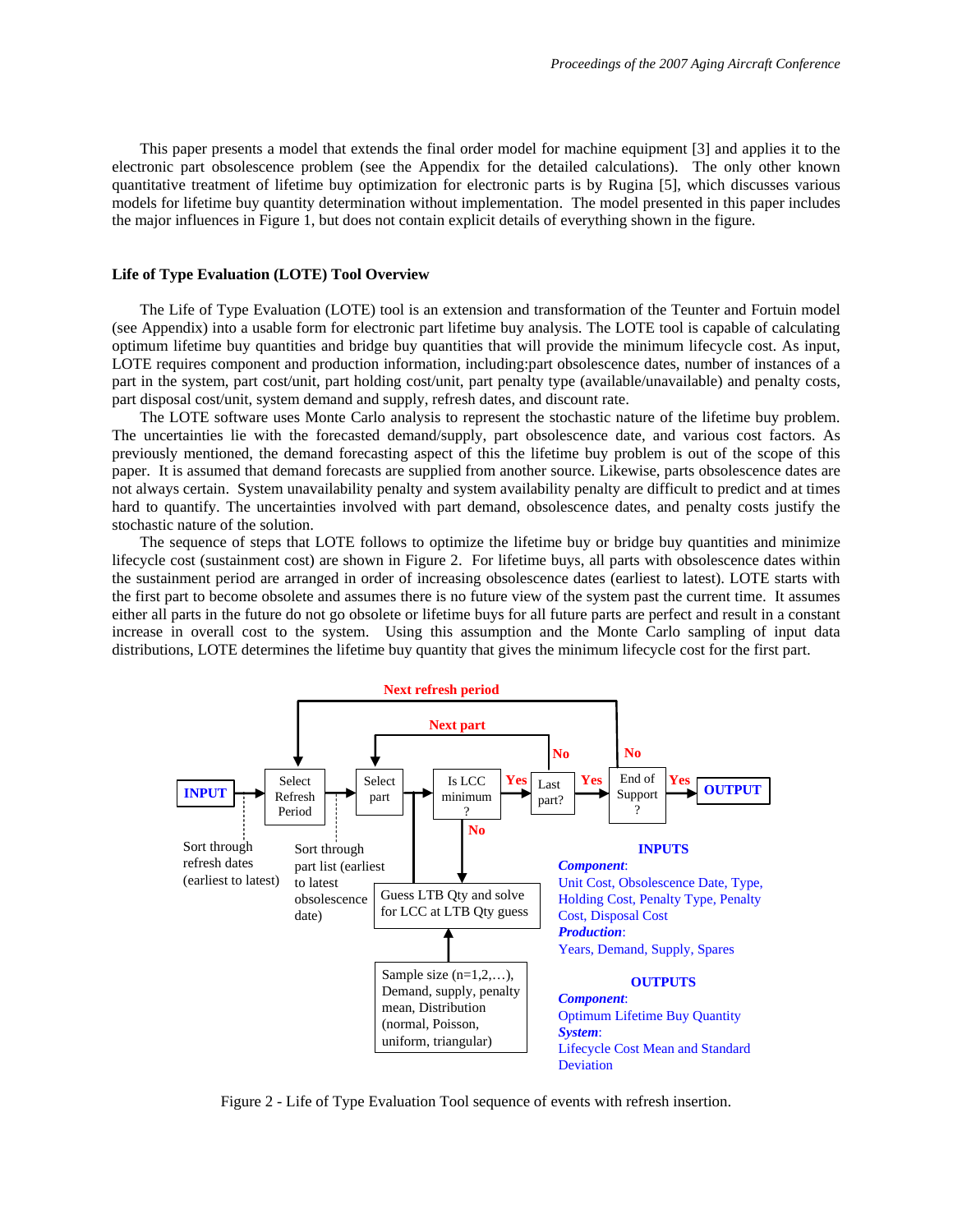The search for the lifetime buy quantity that gives the minimum lifecycle cost is conducted through a gradient search algorithm. The solution to this optimization problem is a single minima (lifecycle cost) at the optimum lifetime buy quantity. To search for the minimum lifecycle cost, LOTE varies the lifetime buy quantity from 0 to m (default maximum lifetime buy quantity value) and calculates the lifecycle cost at each of these quantities. It uses the solutions (lifecycle cost) and slopes at these lifetime buy quantities to determine the next estimate search lifetime buy value until it finds the minimum lifecycle cost and the associated lifetime buy quantity. The minimum lifecycle cost is found at m-1, where the slope at that point becomes positive. For each of the lifecycle cost calculations, the demand and penalties are sampled from distributions using Monte Carlo analysis. The distribution values are used to find a mean lifecycle cost at the lowest non-negative lifetime buy quantity where the slope of the lifecycle cost curve is positive.

 Upon finding the lifetime buy quantity that gives the minimum lifecycle cost for part one, the second part to go obsolete undergoes the same analysis with the same assumptions and one additional factor. It also considers the previous part's obsolescence date and lifetime buy quantity. If the first part runs out before the end of the system lifecycle, the second part will make a more conservative lifetime buy than if part one was not considered. The subsequent parts follow this same procedure to determine lifetime buy quantities and lifecycle costs. Ideally these steps are embedded within another Monte Carlo loop for the obsolescence dates.

 For bridge buys when design refreshes are involved, LOTE first sorts all the refresh dates into ascending order. Rather than purchasing enough parts to last until the product end-of-life, within each refresh period enough parts are purchased until the refresh point or the end-of-life. After each refresh all parts that became obsolete and were purchased until the refresh date have their lifetimes (obsolescence dates) reset based on the type of part (LOTE assumes that all parts that become obsolete prior to the refresh are replaced at the refresh). The new replacement part is treated like other original parts, and may become obsolete again in the proceeding refresh periods.

 It is often the case at redesigns that engineers will look ahead a predetermined time period for parts that are expected to become obsolete and design out those parts in addition to the previously obsolete parts. This predetermined time is known as the look-ahead time [1]. With the re-design date insertion, LOTE offers users the option to insert a look-ahead time in years. LOTE adds this quantity to the designated redesign dates and essentially pushes the redesign date ahead by the look-ahead period. All other analyses are the same.

 To simulate the lifetime buy and bridge buy problem faced in industry, the demand is varied yearly, e.g., Figure 3. In addition, the demand in each year is independently distributed without consideration of the distribution of the demand in other time periods.



Figure 3 - Production profile for Motorola Infrastructure Base Station.

### **Single Part Motorola Infrastructure Base Station Case Background**

The Motorola Infrastructure Base Station is a commercial off-the-shelf RF base station communications system. The Infrastructure Base Station program provides a radio frequency hardware platform for a variety for systems and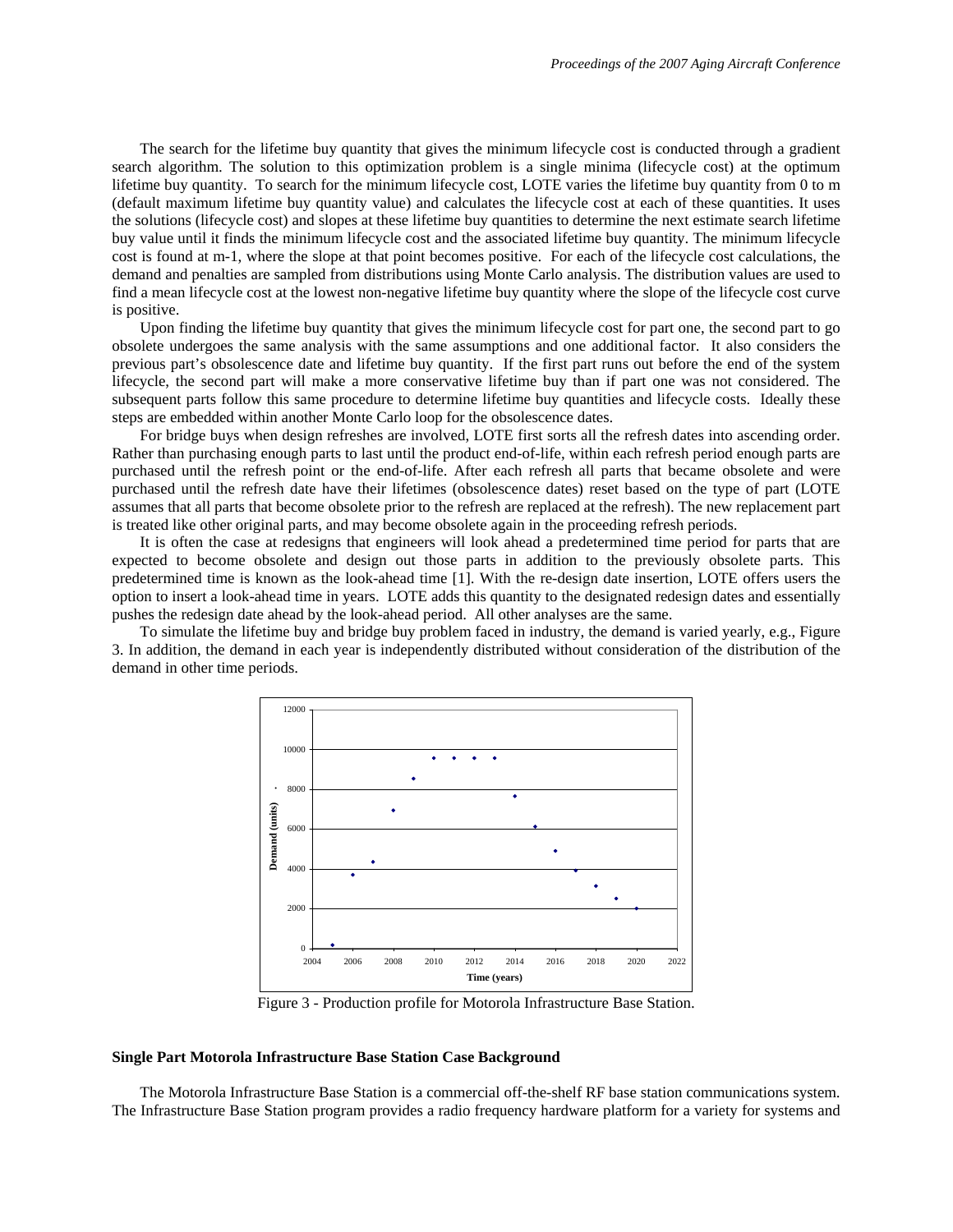communication modes. It also replaces several older base station products that Motorola offered. Over its 16 years planned manufacture and sustainment lifetime, more than 115,000 systems will be manufactured. It is comprised of 1218 components total, of which 249 are unique components. Its production period started in 2005 and is planned to complete in 2020. The end of support date for this product is at the end of the year in 2020. The forecasted demand for each production year is depicted in Figure 3. Figure 4 shows the number of forecasted electronic part obsolescence events throughout the system lifetime.



Figure 4 - Number of obsolete parts vs. obsolescence dates.

The Infrastructure Base Station program data was previously analyzed using the Mitigation of Obsolescence Cost Analysis (MOCA) software, [1]. MOCA results were instrumental in recommending an optimum refresh plan to Motorola. The recommended optimum refresh plan was a single refresh in the year 2011. The LOTE analysis performed in this paper assumes the MOCA determined 2011 refresh date and optimizes the lifetime buy quantities. Based on inputs from Motorola, the following default data was assumed:

- Non-recurring Cost: \$200,000 per part (available after obsolescence, but requires a resurrection fee)
- Availability Penalty: 3 times the original Unit Cost/Part
- Unavailability Penalty: \$2,000/System
- Holding Rate: 5% Unit Cost/Part/Year
- Cost of Money (discount rate): 10%
- Net Present Value Baseline Date: 2005
- Demand Distribution: Poisson Distribution
- Refresh Date: 2011

In order to express the LOTE solution we define a quantity called Lifetime Buy Ratio given by,

$$
Lifetime Buy Ratio = \frac{Optimum Buy Quantity}{Expected Demand Quantity}
$$
 (1)

where:

Optimum Buy Quantity = optimum lifetime buy quantity of a part predicted by LOTE Expected Demand Quantity = quantity of a part predicted by the mode of the demand.

When the Lifetime Buy Ratio is 1, the optimum solution is purchased at exactly the expected demand quantity. When the Lifetime Buy Ratio is greater than 1, the optimum solution is purchasing greater than the expected demand quantity, and when the Lifetime Buy Ratio is less than 1, the optimum solution is purchasing less than the expected demand quantity.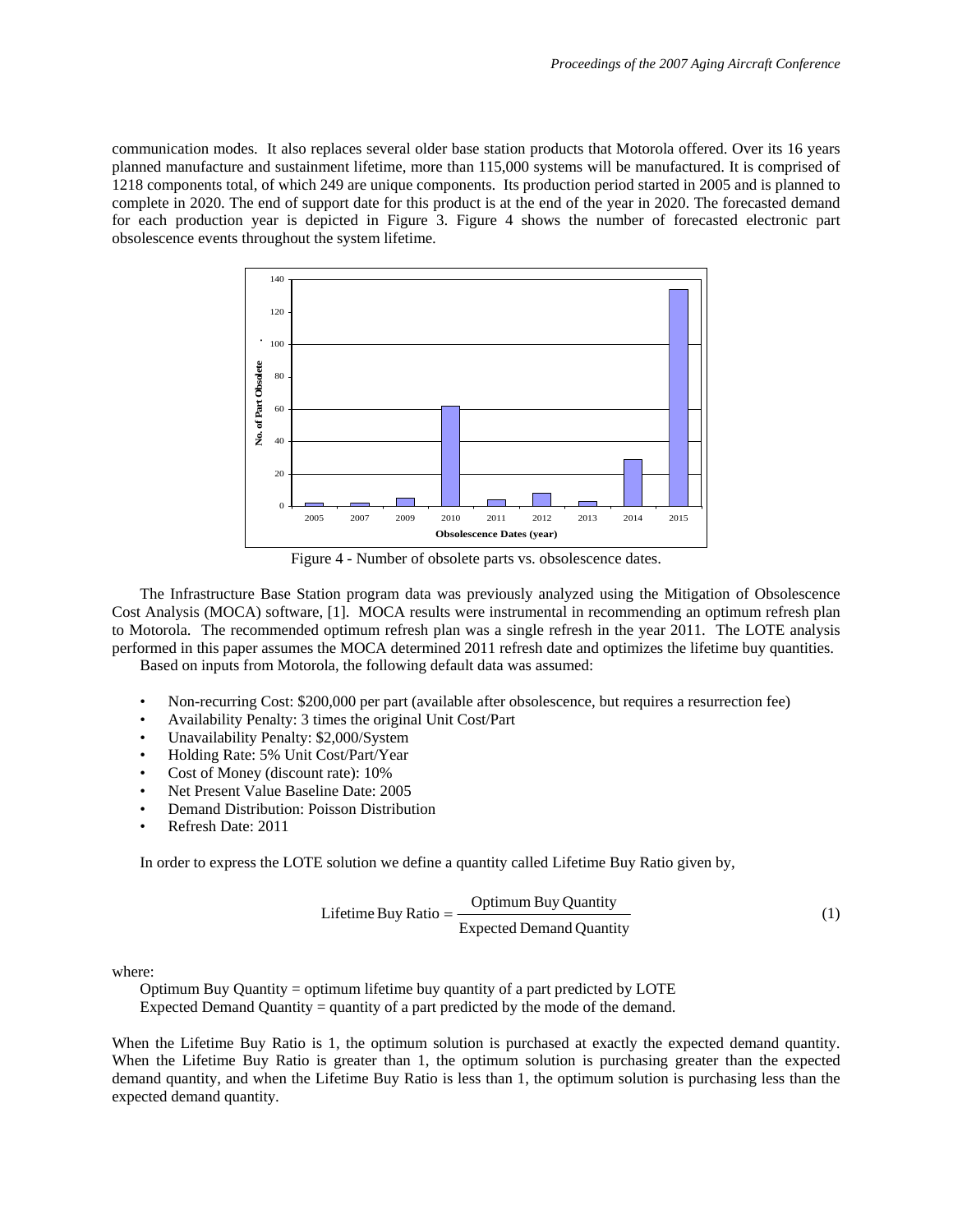Figure 5 shows the lifetime buy ratio for all parts purchased versus their purchase dates (there are 277 separate buys for each case shown, many buys overlap on the plot). The figure takes into account a refresh date in 2011. Holding cost was determined from data analysis to have a small affect, and is thus fixed at the Motorola specified 5% of unit cost per part. Figure 5 plots results for several availability penalty scenarios. The three results are for zero non-recurring costs and varied availability penalty multipliers of 1, 3, and 300 times the unit cost per part. The lifetime buy ratio for availability penalty equal to unit cost are very close to zero and are not visible in this figure. The penalty is so small that the system would rather run short of inventory after lifetime buy and pay for penalties than purchase more parts, i.e., he system is purchasing much below expected demand. As availability penalty increases to 3 times the part unit cost, the lifetime buy ratio for each part jumps to very close to, but below 1 for most parts. In these situations, the penalty cost becomes a significant factor in the lifecycle cost equation and pushes the lifetime buy quantity close to but still below expected demand to reduce penalties.

 One other case graphed in Figure 5 has an additional non-recurring (resurrection) cost with the availability penalty of 3 times part unit cost. It is common when inventory becomes short for product suppliers like Motorola to request part resurrections from manufacturers. Part resurrection refers to requests that manufacturers receive to restart manufacture of an obsolete part. The cost estimate from Motorola for a non-recurring resurrection is \$200,000 per part as shown in Figure 5. For the \$200,000 non-recurring cost cases, the penalty is so high that the system purchases more than expected demand for all parts to avoid incurring the penalty. In fact, these results are very similar to results for zero non-recurring cost with high availability penalty of 300 times the part unit cost. Regardless of how penalties are allocated, once they become very high in comparison to all other costs in the system, the system behaves very similarly for all cases. LOTE purchases greater than expected demand consistently for all parts. It purchases just enough parts that penalties are very unlikely to occur and purchases not many more parts above that quantity. Figure 5 shows that all lifetime buy ratios hover between 1.01 and 1.07. These systems purchase between 1% and 7% more than expected demand.

 There are a small number of parts that have lifetime buy ratios much greater than other parts at the same analysis. It was found that these parts have very low unit costs. Purchasing significantly above the expected demand quantity for these low unit cost parts has approximately no negative affect on the lifecycle cost ratio. Therefore it is beneficial to over-estimate their lifetime buy quantities greatly.



Figure 5 - Lifetime buy ratio for variations in availability penalty (refresh = 2011, holding rate = 5% unit cost/part).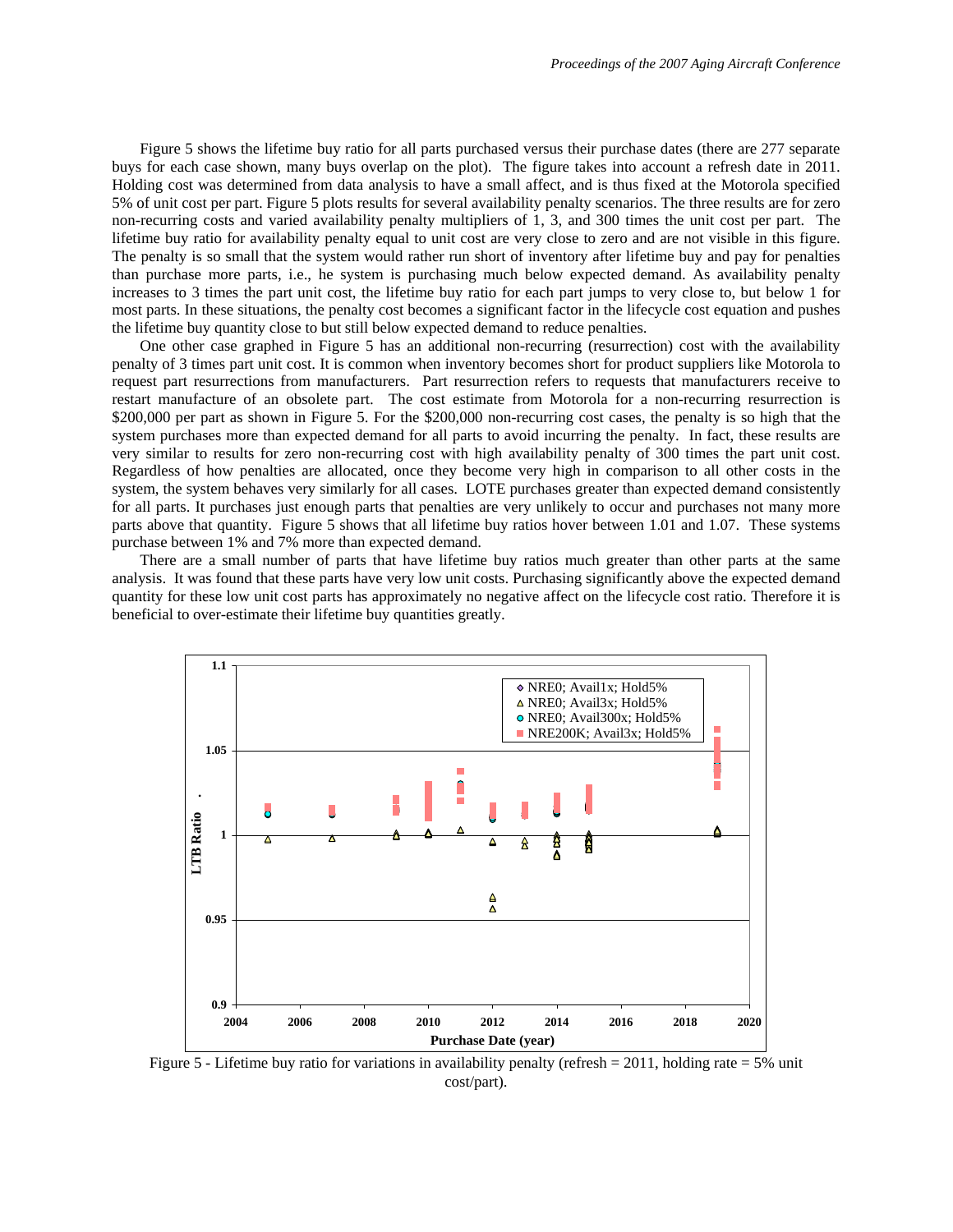#### **Historical Motorola Lifetime Buy Buffers**

 Motorola has been collecting lifetime and bridge buy quantity information since the late 1990s. Based on information provided from their business and engineering departments about product demands, persons at Motorola who make lifetime buys often add a "buffer" to the demand prediction. The buffer is a percentage of parts to purchase above the demand prediction provided. It is the equivalent of the lifetime buy ratio in percentage format. It is a qualitatively determined estimated based on a number of variables such as product size, lifetime, and technological complexity.

Figure 6 shows 181 lifetime buys and bridge buys that Motorola has recorded for all systems that require lifetime buys and/or bridge buys (not exclusive to the Infrastructure Base Station case considered in this paper). The data is divided into 3 sets, lifetime buys, bridge buys, and buys made without a buffer (at demand) before 2004. In 2004, the buffer was formally introduced at Motorola. Prior to this date, although some buffers may have been added to demand predictions, there was no formal process to insert a buffer based on the part specifications.

 For lifetime buys, the average buffer size Motorola uses is approximately 39% (lifetime buy ratio = 1.39). Bridge buys have average buffer sizes of about 23%. These are significantly larger than the LOTE recommended lifetime buy ratios of 7% at most for the Infrastructure Base Station (Figure 5).

 LOTE's analysis of the infrastructure base station indicates maximum lifetime buys of approximately 7% over expected demand. Figure 6 indicates that Motorola is over purchasing on its lifetime buys. There are a number of possible explanations for the discrepancy between the LOTE optimized results and the Motorola's historic practices. When making lifetime buy decisions, Motorola does not emphasize the cost of inventory and the cost of money. They primarily emphasize avoiding part shortages. Engineers feel the short-term pain associated with running short of parts and overcompensate by buying too many parts at lifetime buys without a view to all the actual lifecycle costs. Equal attention is not placed on all costs that contribute to lifecycle cost. This result suggests that organizations should consider the entire cost associated with a lifetime buy, not just the penalties, when making overbuy decisions, paying closer attention to all lifecycle costs (especially the inventory costs and cost of money) rather than just focusing on the penalties of under-buying.

Another explanation for the smaller optimum lifetime over-buy sizes predicted by LOTE may lie with the input data to the model. The Monte Carlo analysis used in LOTE distributes uncertainties based on a user specified distribution model. All of the results generated from LOTE presented in this paper assumed a Poisson distribution for the demand. This distribution is commonly used to generate stochastic values for demand and inventory predictions at companies such as Motorola, however, the Poisson distribution may not adequately account for the risk of life extensions that occur for some products. The Poisson distribution variation percentage from the input



Figure 6 - Historic Motorola lifetime buy buffer sizes (181 buys are included).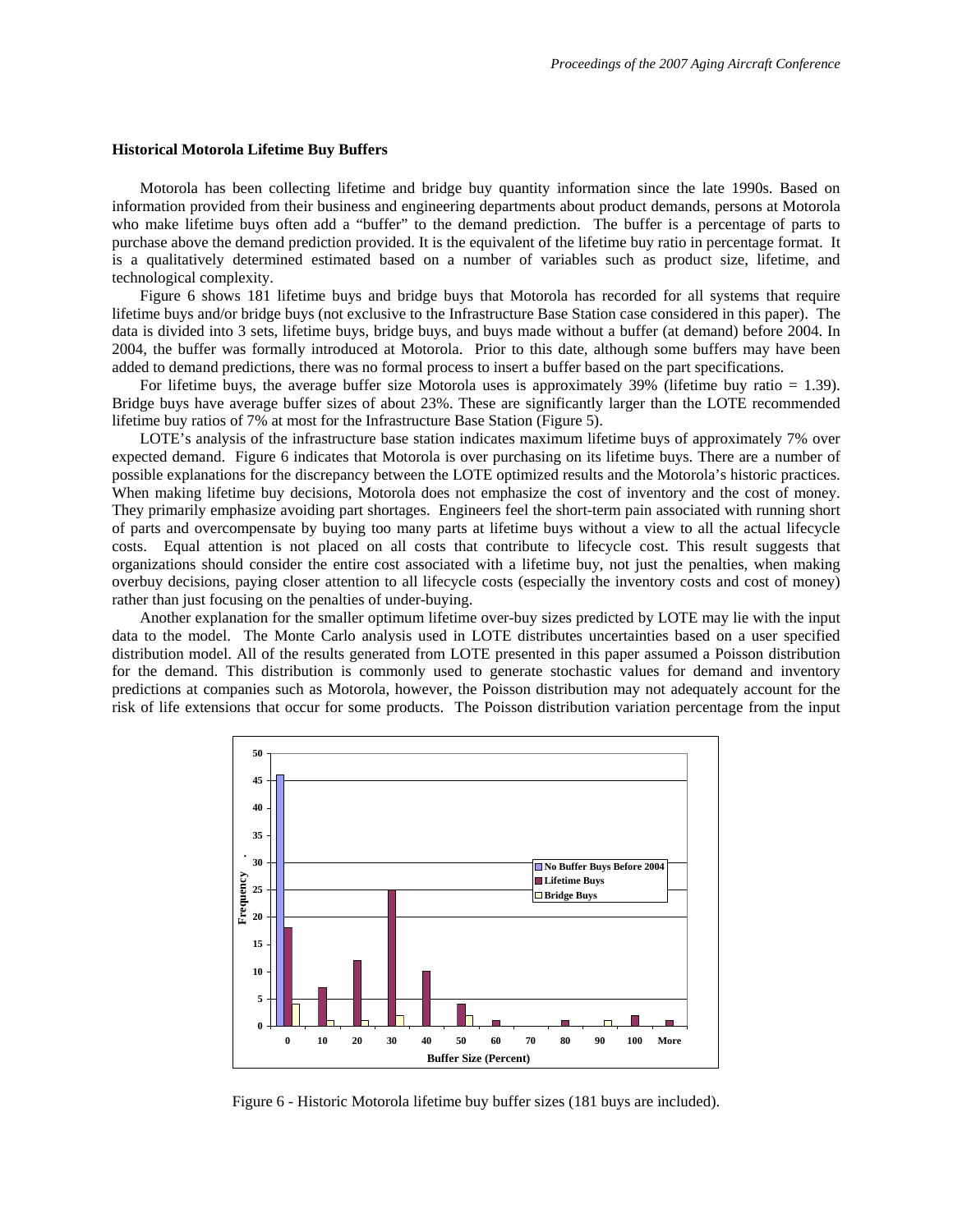mean is on average 4%, whereas the expected demand could be low by substantially more if a life extension situation is encountered.

 Figure 7 plots the results for a triangular distribution with 30% variation on either side of the mean (expected) demand values provided by Motorola. At 30% variation with the triangular distribution, the lower limit of the distribution is 30% less than the mean, and the upper limit of the distribution is 30% greater than the mean. This allows for greater uncertainties in the lifecycle cost calculations than the Poisson distribution, which only had about 4% variation on either side of the demand mean. As speculated, the triangular distribution with 30% variation has higher lifetime buy purchases than the Poisson distributions. However, even at 30% variation the lifetime buy purchases are still only 10% - 20% above the demand quantities.

 These results indicate that even if the LOTE implemented Poisson distribution is a tighter distribution than used by Motorola, the lifetime buy buffer sizes from the Triangular distribution at 30% are still lower than those used at Motorola currently. Currently Motorola uses on average a 39% buffer above their forecasted demand values to make lifetime buys.



Figure 7 - Triangular distribution results of lifecycle cost ratio versus purchase date.

 Also shown in Figure 7 are results for a life extension simulation. Often times, product lifetimes may be extended at the end of its life for various reasons (i.e., requirements from the customer to continue support). The risk of life extension is simulated by the results for the triangular distribution with -5% and 50% variation. The high uncertainty to the right of the mean demand value is modeled by the 50% variation. The results show that even with the risk of life extension LOTE still only suggests lifetime buy buffer sizes of approximately  $30\%$  (LTB ratio = 1.3), 10% less than the average buffer size Motorola is currently using. Additionally, the 50% variation is a generous assumption of the uncertainty. The results from Figure 7 support the assertion that the average buffer sizes Motorola is currently using are larger than optimum and are not minimizing the lifecycle cost of the system.

### **Summary**

 This paper describes a solution to lifetime buy quantity optimization implemented within the Life of Type Evaluation (LOTE) tool. It has also shown LOTE's capability to analyze complex, multi-part systems with refresh dates, changing demand profiles, and modified demand distributions. The results for the Motorola Infrastructure Base Station case indicate that demand distribution plays an important role in the results obtained. The LOTE results have also revealed that organizations making lifetime buys may be placing more emphasis on the short-term under-buy penalty costs and less on the inventory and procurement costs that contribute as much or more to the lifecycle cost, and as a result organizations may be consistently overbuying their lifetime buys.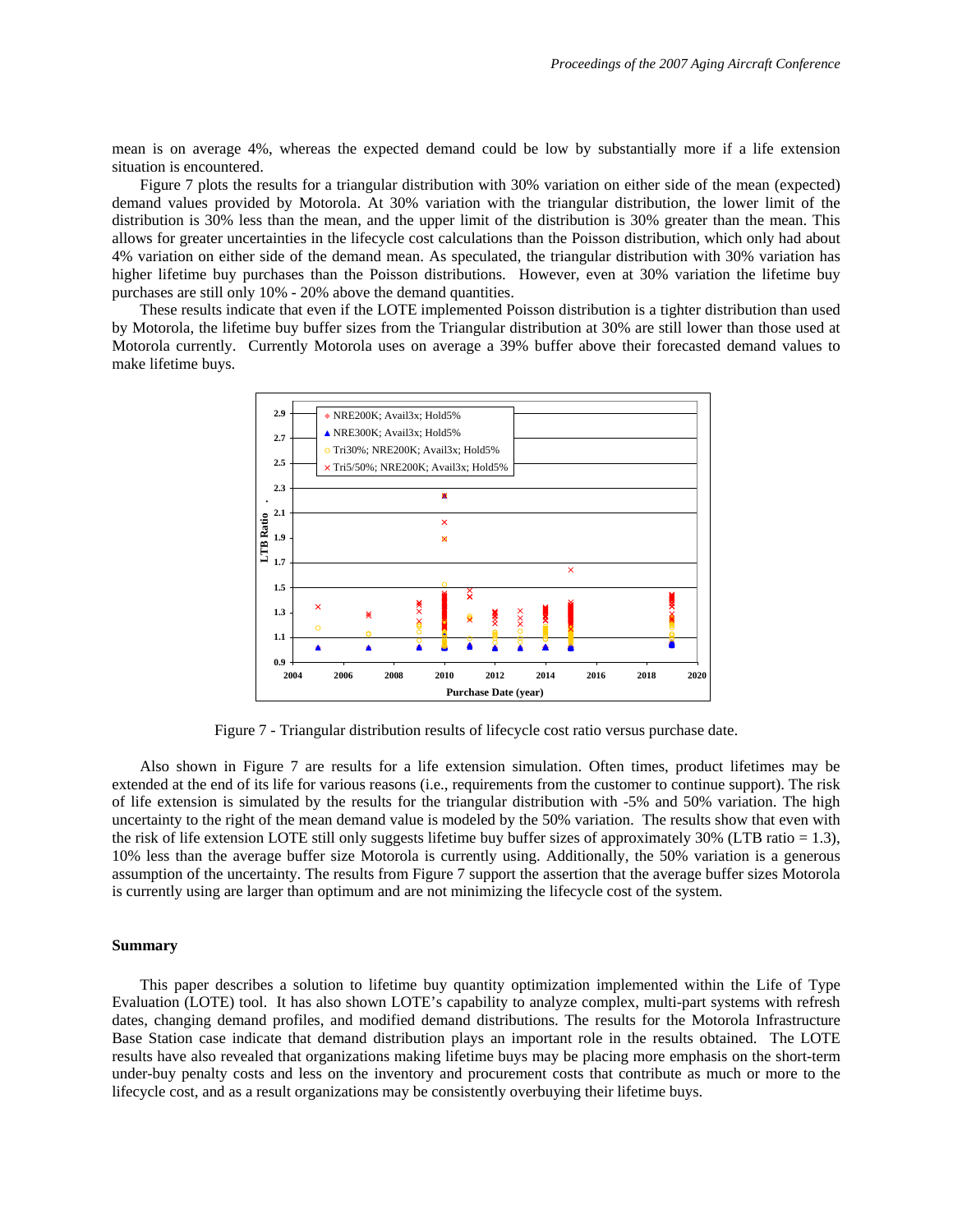## **APPENDIX – Final Order Model**

 The basic model used for this body of research extends the work of Teunter and Fortuin [3]. Their research models the lifetime buy (also known as final order or life of type) purchase problem faced in industry. As described in the introduction, lifetime buy purchasing is a popular solution for dealing with part obsolescence. Lifetime buy purchases are made at the risk of purchasing either more or less than demand. In either situation, there are unwanted costs that contribute to the lifecycle cost of the system. Teunter and Fortuin model this problem using various cost factors (procurement, inventory, disposal, and penalty) and analyze the problem to minimize lifecycle cost by balancing all cost factors through optimizing the lifetime buy quantity of parts upon obsolescence. The model iterates through the product lifecycle by user specified time periods and accumulates costs that contribute to sustainment at each time step.

The Teunter and Fortuin model is the foundation used in the work reported in this paper. It assumes a finite time span that starts at  $t = 0$  ( $D_0$ ) and ends at  $t = L(D_e)$ . The planning horizon or product lifecycle is *L*, in years. The start date denotes the beginning of the analysis and the end date represents the end of system support for lifetime buys or planned design refreshes for bridge buys. The analysis is divided into user defined time step lengths *T*. For each part in the system, at each time step, the model records the part inventory level, procurement cost, holding (inventory) cost, and accumulated penalty cost. When a part goes obsolete and a lifetime buy needs to be made, at the first time step for each part, procurement costs are incurred along with holding cost for storage of all procured parts. At each subsequent time step, the holding cost decreases as the quantity decreases with part usage. If the inventory of lifetime buy parts runs out, penalties are incurred. These costs are summed together for all time steps in order to obtain a single lifecycle cost for the entire system. Any remaining parts in stock at the end of the system life that are not required to meet demands are disposed of. They may be salvaged, resold, or removed at a fee that is also summed into the lifecycle cost at the final time step.

This model operates under a set of assumptions. The planning horizon is divided into *T* intervals of length *L/m* where *m* is a user specified length (e.g., years, months, weeks, quarters, etc.). The analysis time intervals are represented by *j* and span  $[j - 1, j]$ ,  $j = 1, 2, \ldots, T$ . The demand and supply are allotted at the end of the interval, and the supply can fill the demand in the same interval. Penalty costs are allocated at the end of the interval, and holding costs are allocated at the beginning of the interval. For all intervals, the demand and supply distributions are known and are assumed to be independent.

The mathematical model for a single part  $(i)$  is represented in  $(2)$ . The objective is to minimize the value of the following expression over all  $n_i \geq 0$ , [3]

$$
a^{j_i-1}c_i n_i + E\left[\left(\sum_{j=j_i}^T a^{j-1}\left(\frac{h_i}{12}S_{j(i)} + ap_i\left(S_{j(i)} + \left(s_j - d_j\right)q_i\right)^-\right)\right) + a^T r_i \left(S_{T(i)} + \left(s_T - d_T\right)q_i\right)^+\right] \tag{2}
$$

where,

| a                | Function of the discount factor ( $e^{-R/12}$ ), $R =$ time in years from start date   |
|------------------|----------------------------------------------------------------------------------------|
| $c_i$            | Initial purchase cost of the part <i>i</i> (present when $t = t_i$ )                   |
| $n_i$            | Final order purchase quantity for part $i$ at the beginning of time step 1             |
| $S_i$            | Supply of system parts (quantity distribution), in $jth$ time step                     |
| E[               | Expected value                                                                         |
| $d_i$            | Demand of system parts (quantity distribution), in $jth$ time step                     |
| $D_i$            | Date corresponding to the current time step $j$                                        |
| $h_i$            | Holding cost for part <i>i</i> (present when $t > t_i$ )                               |
| $S_{j(i)}$       | Stock at the beginning of interval <i>j</i> for part <i>i</i> ; $S_1 = n_i$            |
| $p_i$            | Penalty cost of part <i>i</i> if it is obsolete but available from alternative sources |
| $p_{su}$         | Penalty cost of system if any of its parts is unavailable from all possible sources    |
| $r_i$            | Remove/residual cost of part <i>i</i> (parts removed at the end of life)               |
| $\boldsymbol{J}$ | Index of the current time step                                                         |
| T                | Time                                                                                   |
| $t_{s}$          | Time step (in years)                                                                   |
| $O_i$            | Date of obsolescence for part i                                                        |
| G                | Total expected discounted cost for a given stock quantity $(n_i)$                      |
| $q_i$            | Instance of part $i$ in a single system.                                               |